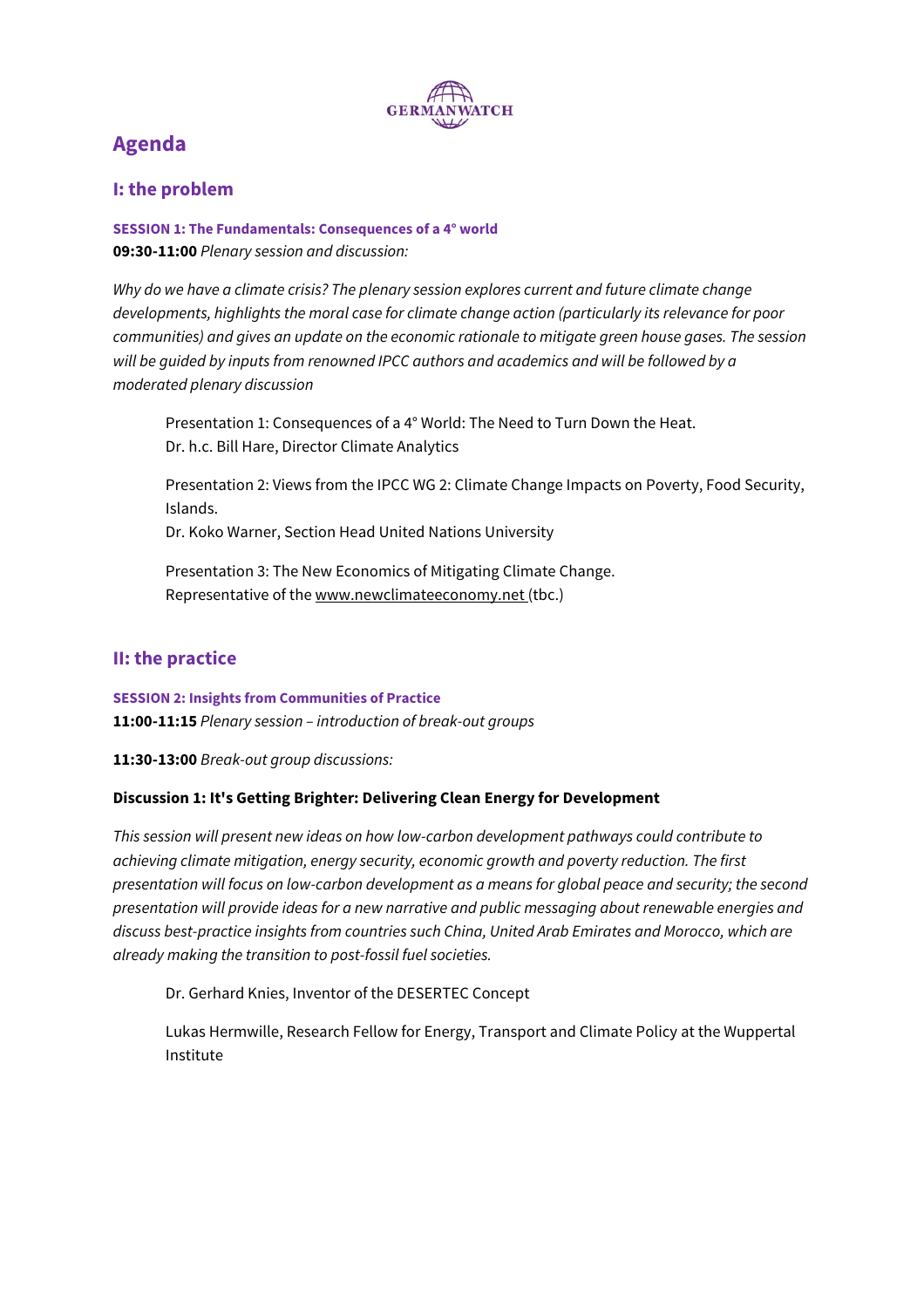

#### **Discussion 2: Seriously Uncoal: Decommissioning Coal Power Worldwide**

Greenhouse gas emissions from coal are rising fast and seriously threaten the global climate. The workshop will highlight on-the-ground campaigns and other political interventions to prevent coal projects in Germany and elsewhere. Where and how has grassroots action led to real change? How can we use these first-hand accounts to inform education work?

Germanwatch Resource Expedition (Martin Fliegner, Thomas Rahne)

Mona Bricke, Klima Allianz Deutschland, European Coordination

Pinar Aksogan, Climate and Energy Campaigner, Greenpeace Mediterranean (tbc)

With video-input from: Nicole Ghio, Sierra Club, Washington Office; Lina Li, Greenovation Hub, China

#### **Discussion 3: Strengthening Adaptation: Improving the Established Governance Architecture**

Adaptation to climate change impacts is becoming increasingly a necessity for many communities and countries. The session reviews past progress in adaptation, and reflects on the governance angle: How can we safeguard vulnerable communities? How can we increase the participation of civil society in adaptation decision-making? What lessons can be applied to the new Green Climate Fund?

Sven Harmeling, Care International

Emmanuel Seck, ENDA Energie Environnement Développement Senegal

#### **13:00-14:00 Lunch break**

## **III: the policy**

**SESSION 3: Policy responses to the climate crisis 14:00-14:30** Plenary session - report back from break-out groups and introduction of session 3

**14:30-16:00** Break-out group discussions

#### **Discussion 1: The 2015 Climate Agreement: Opportunity, Gaps & Risks**

In 2015, the UNFCCC climate process will culminate in the planned adoption of a new universal agreement. Discussants from developing and developed countries, government representatives and civil society will talk about the need for an international framework to tackle climate change and its essential building blocks. Participants will also explore the need for supporting initiatives and milestones on the way to Paris.

Seyni Nafo, African climate negotiator for the ADP

Nicole Wilke, International Climate Policy, German Federal Ministry for the Environment, Nature Conservation, Building and Nuclear Safety